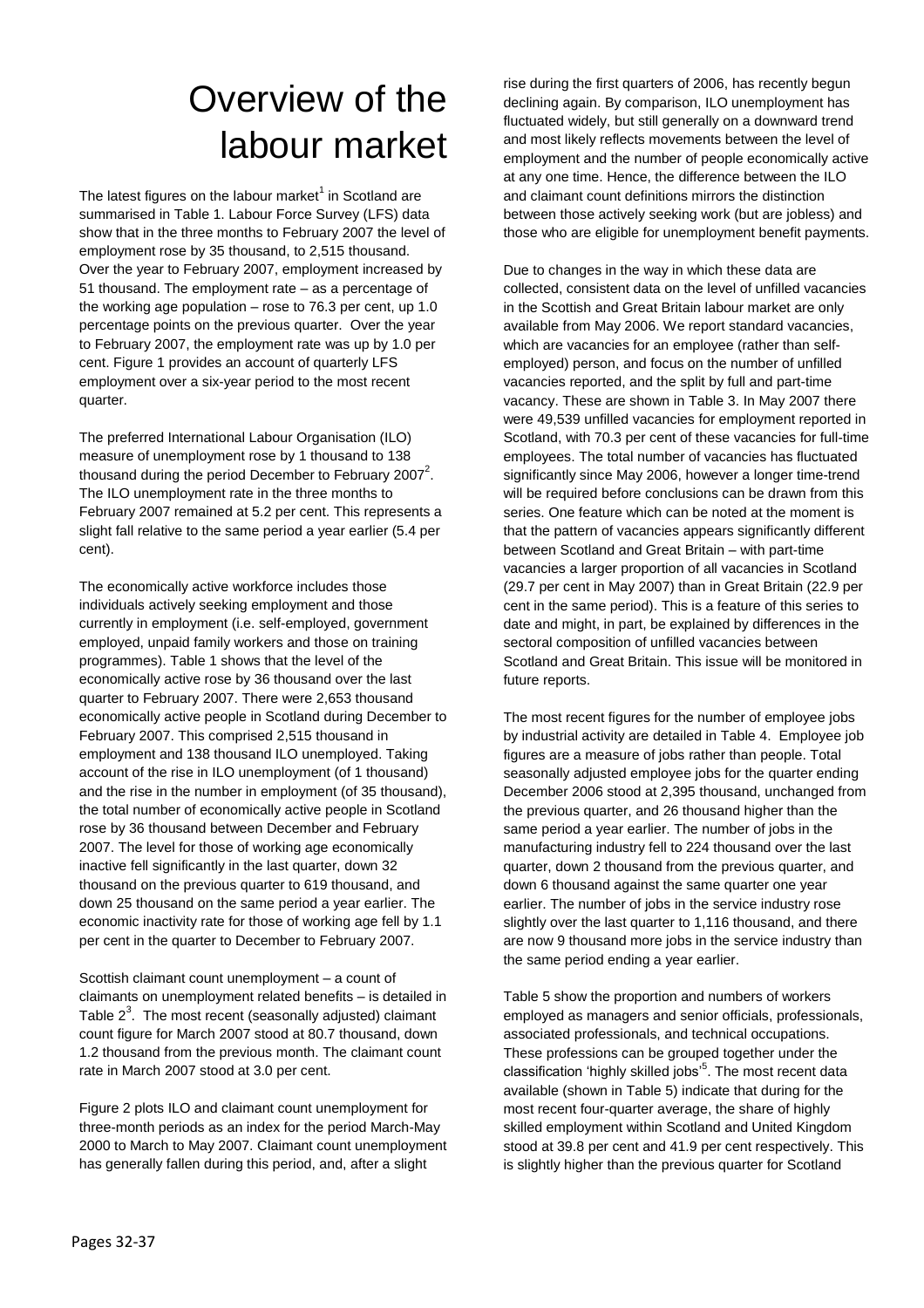(39.7 per cent) and higher than the previous quarter for United Kingdom (41.6). The proportion of employment in Scotland in highly skilled jobs has been rising steadily in recent years but continues to lag slightly behind the United Kingdom.

## **Outlook**

Scotland's labour market continues to perform strongly in light of global uncertainty. Overall UK unemployment (as a portion of the total economically active) rose 0.1 per cent over the quarter to February 2007 to 5.5 per cent, while Scotland's comparable unemployment rate remained at 5.2 per cent over the same period. Scotland's employment performance continues remain robust, and the employment level and rate in Scotland are the highest level since 1992 (before which consistent records are unavailable). The employment rate in Scotland reached a high of 76.3 per cent in the three months to February 2007. The claimant count rate fell to 3.0 per cent in February 2007 while the number unemployed and claiming benefit remains relatively low at 80.7 thousand (and has been falling since June 2006). The outlook for the labour market remains healthy when compared to historical standards for Scotland, with labour market sentiments expecting relatively low unemployment and high employment patterns to continue over the next few years $^6$ .

## **Endnotes:**

<sup>1</sup>The Census 2001-consistent population figures at local authority level were released in February 2003. This has allowed the production of interim regional LFS estimates. The population data only cover the periods up to mid-2001. The data presented here are taken mainly from Labour Market Statistics, October 2004 and are consistent with the updated LFS data available on NOMIS from Summer 2004. This information has been release for rolling fourquarters averages, making it impossible to identify individual quarters over time. Labour Market Statistics continue to report data for Scotland at the quarterly level, so this will continue to form the basis of our analysis of movements in the labour market between quarters.

<sup>2</sup>The Labour Force Survey definition of ILO unemployment takes precedence over the claimant count measure. ILO unemployment is much less sensitive to changes in the regulations governing unemployment benefit, and conforms to a widely accepted standard to allow for more meaningful cross-country comparisons.

<sup>3</sup>All the seasonally adjusted claimant count series have been revised back three years (to January 2000), following the latest ONS annual review. The denominators used to estimate the workplace-based regional and national claimant count rates have been updated and revised back to 1996. These workplace-based denominators, which are no longer used to calculate rates for subregional areas, relate to the sum of claimants and workforce jobs for the corresponding mid-year (National Statistics).

<sup>4</sup>Employer Direct involves transferring the vacancy-taking process from local Jobcentres, to regional Customer Service Centres (National Statistics).

<sup>5</sup>Highly skilled jobs includes sections 1-3 of the Standard Occupational Classification (SOC). Figure 4 illustrates the trend in the number of workers in highly skilled jobs between Q1 1993 and Q1 2003, as an index (1993=100). However, pre-2001 data relates to SOC 1990, and post-2001 data relates to SOC 2000, therefore, the absolute levels of highly skilled jobs over this period should be interpreted with slight caution.

<sup>6</sup>See the FutureSkills Scotland report "Labour Market Projections 2007 to 2017", published 14 th June 2007.

Grant Allan 18 June 2007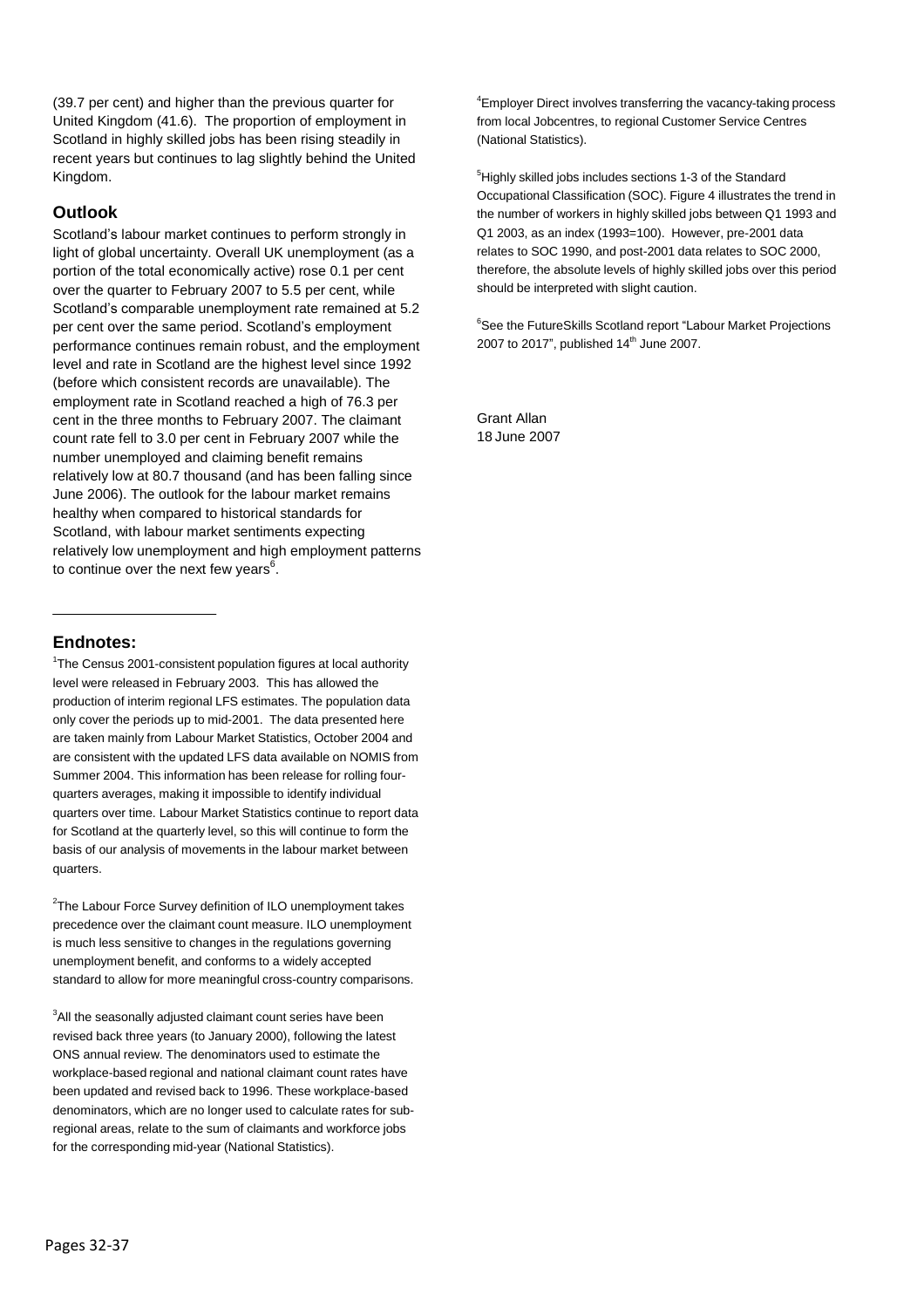## **Table 1: Recent developments in the Scottish labour market**

|                                 |                     | Level (000s) | Rate (%) |
|---------------------------------|---------------------|--------------|----------|
| Employment*                     | Dec-Feb 2006        | 2,464        | 75.3     |
|                                 | Mar-May 2006        | 2,461        | 75.2     |
|                                 | <b>Jun-Aug 2006</b> | 2,467        | 75.1     |
|                                 | Sep-Nov 2006        | 2,480        | 75.3     |
|                                 | Dec-Feb 2007        | 2,515        | 76.3     |
| ILO unemployment**              | Dec-Feb 2006        | 141          | 5.4      |
|                                 | Mar-May 2006        | 146          | 5.6      |
|                                 | <b>Jun-Aug 2006</b> | 125          | 4.8      |
|                                 | Sep-Nov 2006        | 137          | 5.2      |
|                                 | Dec-Feb 2007        | 138          | 5.2      |
| Economically active*            | Dec-Feb 2006        | 2,605        | 79.7     |
|                                 | Mar-May 2006        | 2,607        | 79.8     |
|                                 | <b>Jun-Aug 2006</b> | 2,592        | 78.9     |
|                                 | Sep-Nov 2006        | 2,617        | 79.5     |
|                                 | Dec-Feb 2007        | 2,653        | 80.6     |
| <b>Economically inactive***</b> | Dec-Feb 2006        | 644          | 20.3     |
|                                 | Mar-May 2006        | 642          | 20.2     |
|                                 | <b>Jun-Aug 2006</b> | 671          | 21.1     |
|                                 | Sep-Nov 2006        | 651          | 20.5     |
|                                 | Dec-Feb 2007        | 619          | 19.4     |

**Source:** Labour Market Statistics (First Release), National Statistics.

#### **Notes:**

(1) Data available as of  $18<sup>th</sup>$  June 2007.

(2) Data taken from Table 1 of Labour Market Statistics for April 2007, ONS, and are not directly comparable with previous series taken from NOMIS.

\* Levels are those aged 16 and over, rates are for those of working age (16-59/64)

\*\* Levels and rates are for those aged 16 and over. Rate is a proportion of economically active

\*\*\* Levels and rates are for those of working age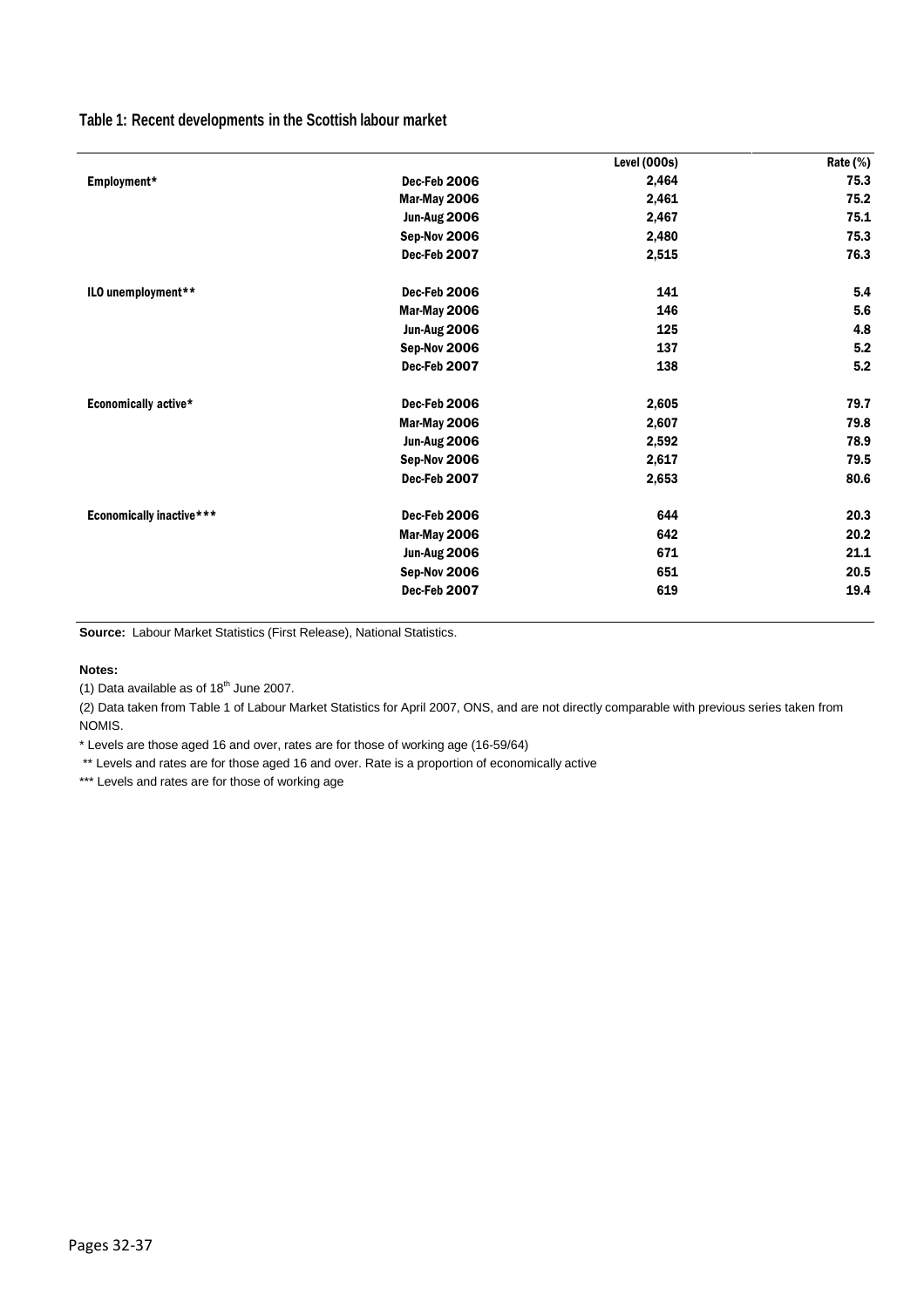## **Table 2: Claimant count unemployment\***

| (000s) |                  | <b>Claimant count (Seasonally adjusted)</b> |      | <b>Claimant flows (seasonally adjusted)</b> |               |  |
|--------|------------------|---------------------------------------------|------|---------------------------------------------|---------------|--|
|        |                  | Level                                       | Rate | <b>Outflow</b>                              | <b>Inflow</b> |  |
| 2004   | January          | 96,700                                      | 3.6  | 23,200                                      | 23,800        |  |
|        | <b>February</b>  | 96,200                                      | 3.6  | 24,500                                      | 23,700        |  |
|        | <b>March</b>     | 95,500                                      | 3.6  | 24,400                                      | 23,400        |  |
|        | April            | 94,400                                      | 3.5  | 24,100                                      | 22,700        |  |
|        | May              | 92,400                                      | 3.5  | 24,100                                      | 22,700        |  |
|        | June             | 91,600                                      | 3.4  | 24,400                                      | 23,200        |  |
|        | July             | 90,200                                      | 3.4  | 23,000                                      | 21,900        |  |
|        | August           | 90,200                                      | 3.4  | 22,400                                      | 22,200        |  |
|        | September        | 90,600                                      | 3.4  | 22,600                                      | 22,200        |  |
|        | <b>October</b>   | 89,800                                      | 3.4  | 22,700                                      | 22,100        |  |
|        | <b>November</b>  | 88,800                                      | 3.3  | 22,900                                      | 22,000        |  |
|        | <b>December</b>  | 87,800                                      | 3.3  | 23,400                                      | 22,200        |  |
| 2005   | January          | 86,800                                      | 3.2  | 23,400                                      | 21,700        |  |
|        | <b>February</b>  | 85,900                                      | 3.2  | 22,600                                      | 21,900        |  |
|        | <b>March</b>     | 86,100                                      | 3.2  | 22,200                                      | 21,600        |  |
|        | <b>April</b>     | 86,100                                      | 3.2  | 21,300                                      | 21,400        |  |
|        | May              | 86,600                                      | 3.2  | 21,300                                      | 21,200        |  |
|        | June             | 86,300                                      | 3.2  | 21,500                                      | 20,800        |  |
|        | July             | 84,900                                      | 3.2  | 21,500                                      | 20,600        |  |
|        | <b>August</b>    | 85,500                                      | 3.2  | 21,300                                      | 21,600        |  |
|        | <b>September</b> | 86,000                                      | 3.2  | 21,100                                      | 20,900        |  |
|        | <b>October</b>   | 85,800                                      | 3.2  | 20,800                                      | 20,800        |  |
|        | <b>November</b>  | 85,700                                      | 3.2  | 21,000                                      | 20,900        |  |
|        | <b>December</b>  | 85,400                                      | 3.2  | 20,600                                      | 19,900        |  |
| 2006   | <b>January</b>   | 84,100                                      | 3.1  | 20,200                                      | 20,700        |  |
|        | <b>February</b>  | 86,000                                      | 3.2  | 19,600                                      | 21,400        |  |
|        | <b>March</b>     | 87,900                                      | 3.3  | 19,800                                      | 21,600        |  |
|        | <b>April</b>     | 88,300                                      | 3.3  | 19,500                                      | 19,800        |  |
|        | May              | 88,800                                      | 3.3  | 20,100                                      | 20,300        |  |
|        | June             | 88,800                                      | 3.3  | 20,100                                      | 20,400        |  |
|        | July             | 88,500                                      | 3.3  | 20,200                                      | 20,000        |  |
|        | August           | 88,000                                      | 3.3  | 21,000                                      | 20,300        |  |
|        | September        | 87,400                                      | 3.3  | 20,500                                      | 20,300        |  |
|        | <b>October</b>   | 87,200                                      | 3.2  | 20,700                                      | 20,100        |  |
|        | <b>November</b>  | 86,000                                      | 3.2  | 21,400                                      | 20,100        |  |
|        | <b>December</b>  | 84,800                                      | 3.2  | 20,500                                      | 19,400        |  |
| 2007   | <b>January</b>   | 81,400                                      | 3.0  | 21,900                                      | 19,900        |  |
|        | <b>February</b>  | 81,900                                      | 3.1  | 21,000                                      | 20,400        |  |
|        | <b>March</b>     | 80,700                                      | 3.0  | 20,900                                      | 19,900        |  |

**Source**: National Statistics: Labour Market Statistics, Scotland (First Release, Table 7, April 2007)

(1) Data available as of  $18<sup>th</sup>$  June 2007

\* Levels are those claiming unemployment benefits, rates are those claiming benefit divided by workforce jobs plus claimants.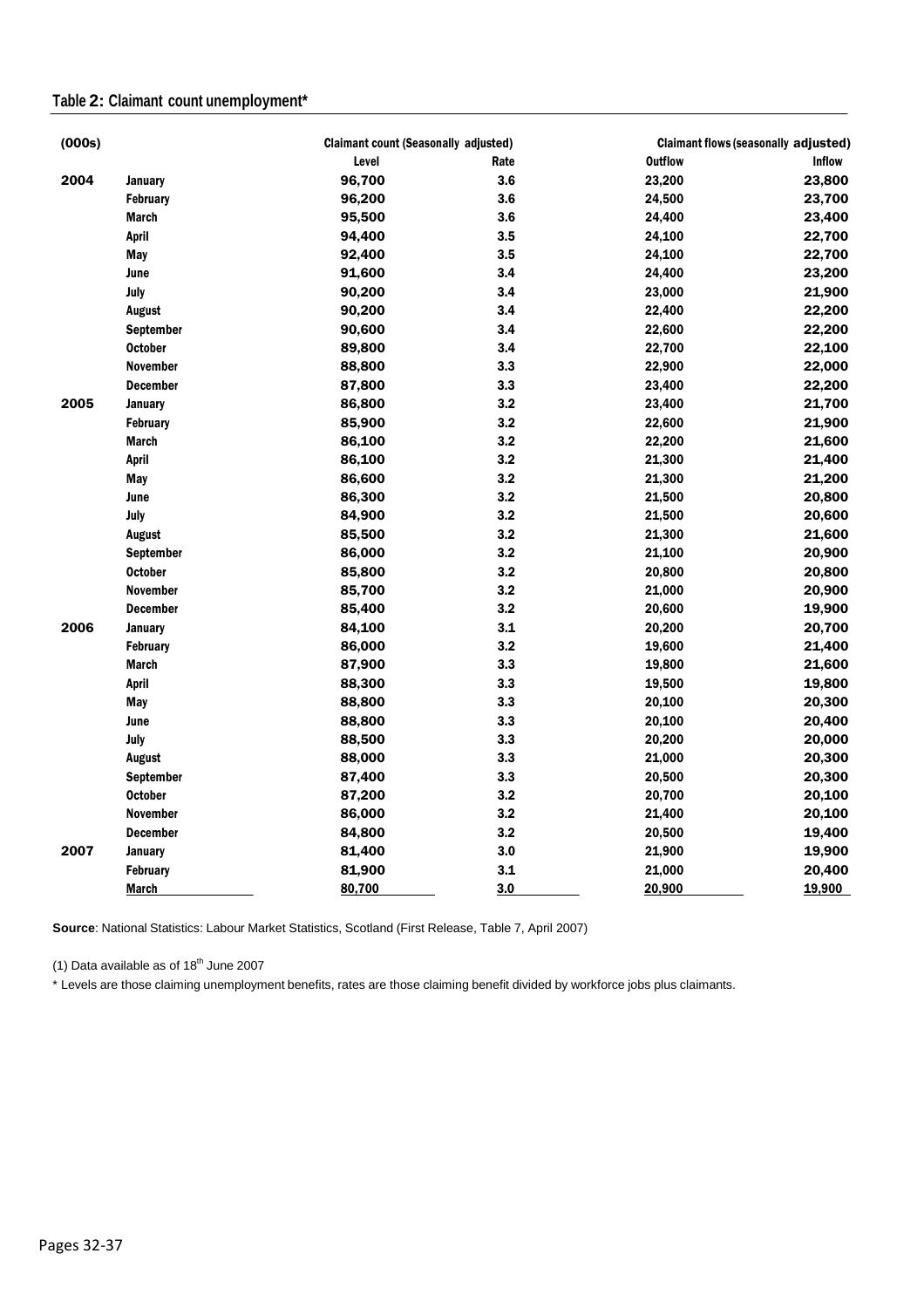#### **Table 3: Unfilled vacancies in Scotland and Great Britain, May 2006 to May 2007**

|                   |                       | <b>Great Britain</b><br><b>Scotland</b> |                   |                       |                   |                |
|-------------------|-----------------------|-----------------------------------------|-------------------|-----------------------|-------------------|----------------|
|                   | <b>Total unfilled</b> | Seeking full-time                       | Seeking part-time | <b>Total unfilled</b> | Seeking full-time | <b>Seeking</b> |
|                   | vacancies             | employee (%)                            | employee (%)      | vacancies             | employee (%)      | part-time      |
|                   |                       |                                         |                   |                       |                   | employee       |
|                   |                       |                                         |                   |                       |                   | (%)            |
| <b>May 2006</b>   | 53,814                | 69.3                                    | 30.7              | 591,744               | 75.1              | 24.9           |
| <b>June 2006</b>  | 43,475                | 70.2                                    | 29.8              | 475,112               | 75.3              | 24.7           |
| <b>July 2006</b>  | 39,438                | 71.5                                    | 28.5              | 431,017               | 76.5              | 23.5           |
| August 2006       | 42,445                | 70.9                                    | 29.1              | 470,169               | 76.8              | 23.2           |
| September 2006    | 51,154                | 67.1                                    | 32.9              | 531,555               | 73.9              | 26.1           |
| October 2006      | 55,975                | 67.1                                    | 32.9              | 574,128               | 71.6              | 28.4           |
| November 2006     | 49,235                | 66.1                                    | 33.9              | 530,905               | 73.1              | 26.9           |
| December 2006     | 41,868                | 67.5                                    | 32.5              | 467,312               | 74.4              | 25.6           |
| January 2007      | 29,220                | 68.6                                    | 31.4              | 357,615               | 75.8              | 24.2           |
| February 2007     | 40,787                | 68.8                                    | 31.2              | 449,679               | 76.5              | 23.5           |
| March 2007        | 45,117                | 71.5                                    | 28.5              | 495,031               | 77.1              | 22.9           |
| <b>April 2007</b> | 49,225                | 71.5                                    | 28.5              | 529,591               | 76.7              | 23.3           |
| May 2007          | 49,539                | 70.3                                    | 29.7              | 557,296               | 77.1              | 22.9           |

**Source:** National Statistics, JobCentrePlus Vacancies, Vacancies – Summary analysis, available from Nomisweb Accessed 18 June 2007

## **Table 4: Employee jobs by industry, 000s**

|                  |             |            |                     | <b>Mining, Energy</b> |                      |                     |                   | <b>Public</b> |
|------------------|-------------|------------|---------------------|-----------------------|----------------------|---------------------|-------------------|---------------|
|                  | Il jobs     |            | Agriculture.        | and Water             |                      |                     |                   | administ      |
|                  | (seasonally |            | <b>Forestry and</b> | <b>Supplies</b>       | <b>Manufacturing</b> |                     | <b>Service</b>    | ration        |
|                  | adjusted)   | All jobs   | <b>Fishing</b>      | <b>Industries</b>     | <b>Industries</b>    | <b>Construction</b> | <b>Industries</b> | and           |
|                  |             |            |                     |                       |                      |                     |                   | other         |
|                  |             |            |                     |                       |                      |                     |                   | services      |
| SIC 1992 section |             | <b>A-O</b> | A,B                 | C, E                  | D                    | F                   | G-K               | $L - 0$       |
| Dec 03           | 2,299       | 2,308      | 29                  | 37                    | 243                  | 119                 | 1,077             | 802           |
| Dec 04           | 2,328       | 2.337      | 33                  | 38                    | 236                  | 125                 | 1,088             | 818           |
| <b>Dec 05</b>    | 2,369       | 2,379      | 30                  | 35                    | 230                  | 130                 | 1,107             | 847           |
| Mar 06           | 2.375       | 2,368      | 29                  | 35                    | 226                  | 135                 | 1.094             | 849           |
| <b>Jun 06</b>    | 2,386       | 2,383      | 30                  | 36                    | 227                  | 140                 | 1,098             | 852           |
| Sep 06           | 2.384       | 2.384      | 32                  | 37                    | 226                  | 141                 | 1.098             | 850           |
| Dec 06           | 2,395       | 2,406      | 33                  | 37                    | 224                  | 146                 | 1,116             | 850           |

**Source:** National Statistics: Labour Market Statistics, Scotland (First Release, Table 5: Employee jobs by industry, April 2007)

#### **Table 5: Proportion of employment in highly skilled jobs**

|                   |         | <b>Scotland</b> |            | <b>United Kingdom</b> |
|-------------------|---------|-----------------|------------|-----------------------|
|                   | Level   | Rate $(\%)$     | Level      | Rate $(%)$            |
| Jan 2004-Dec 2004 | 923.100 | 38.3            | 11.469.100 | 41.0                  |
| Apr 2004-Mar 2005 | 928.700 | 38.4            | 11.567.400 | 41.3                  |
| Oct 2004-Sep 2005 | 938,300 | 38.9            | 11,595,200 | 41.2                  |
| Jan 2005-Dec 2005 | 945.300 | 39.1            | 11,633,800 | 41.4                  |
| Apr 2005-Mar 2006 | 958,000 | 39.7            | 11.706.000 | 41.6                  |
| Jul 2005-Jun 2006 | 964.500 | 39.8            | 11,794,200 | 41.9                  |

**Source:** National Statistics, Nomis (Annual Population Survey)

#### **Notes:**

Highly skilled jobs includes sections 1-3 of the Standard Occupational Classification, where 1 = managers and senior officials, 2 = professional occupations and 3 = associate professional and technical occupations.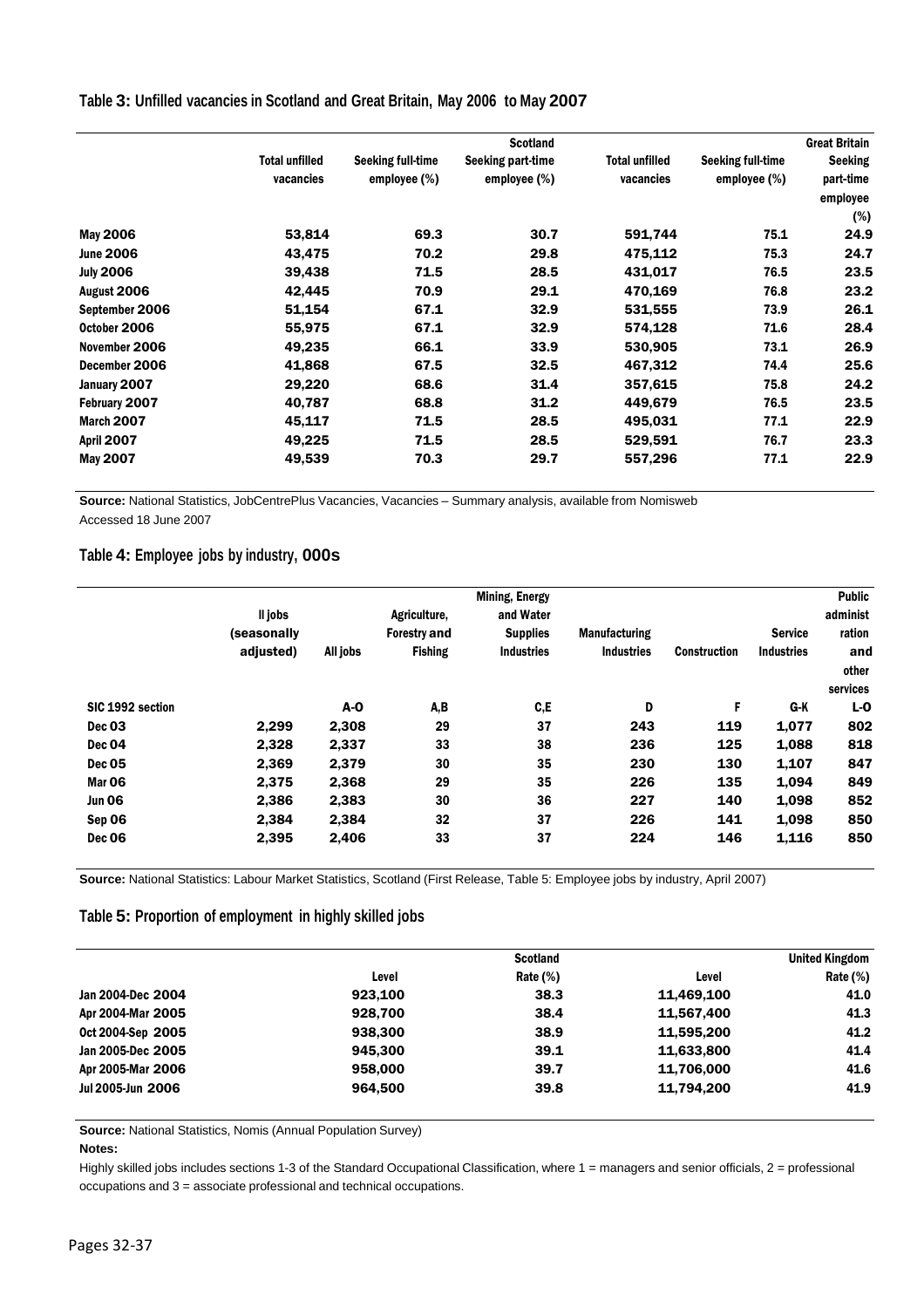#### QUARTERLY ECONOMIC COMMENTARY





**Source:** National Statistics (NOMIS)

#### **Figure 2: Claimant Count and ILO Unemployment in Scotland, Mar-May 2000 to Mar-May 2006**